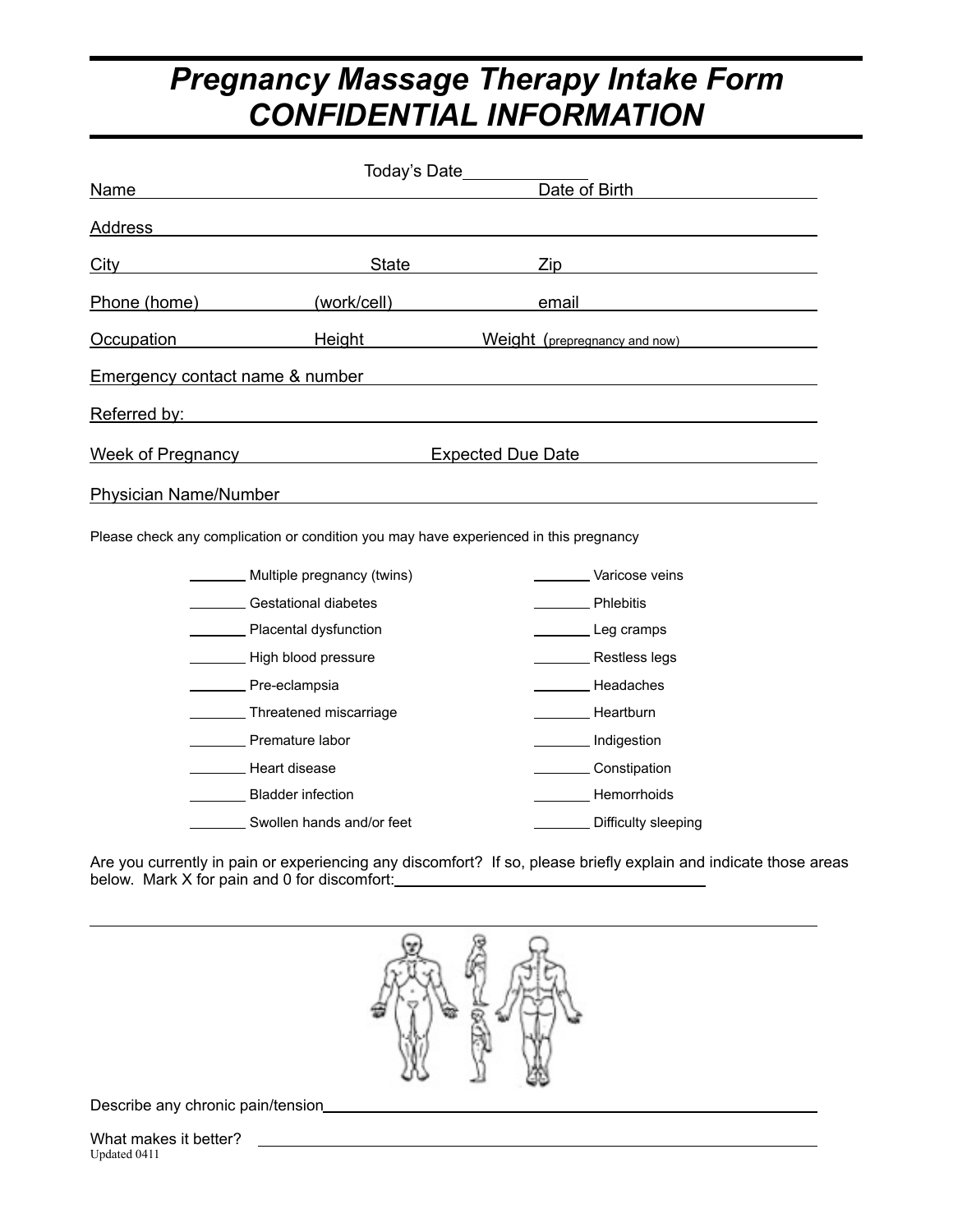What makes it worse?

Are you currently under the care of any other physician, chiropractor or alternative medicine practitioner? If yes, what are you being treated for?

Please list any medications (prescription or non-prescription), vitamins and supplements you are currently taking:

Are you currently receiving any other body or energy therapies?<br>
<u>Are you currently receiving</u> any other body or energy therapies?

If yes, what for?\_

 $\overline{a}$ 

 $\overline{a}$ 

What specific areas would you like for me to focus on or stay away from?

Are there any areas you do NOT like massaged (i.e. feet, stomach, head, face)?

What do you hope to accomplish with this massage? (i.e. relaxation, decrease back pain, increase flexibility, etc.)

How frequently and for how long do you exercise and what do you do? Include sports, Pilates, yoga, gardening and/or other physical activities:

How many hours of sleep do you receive each night (approximately)?\_\_\_ What is your sleeping position? (Normally)

Are you right-handed  $\Box$  or left-handed  $\Box$  what is your daily intake of water?

Please check any of the following that apply to you in the past or present:

| <b>Condition/Complaint</b>    | <b>Past</b> | <b>Present</b> | <b>Condition/Complaint</b>                              | Past | <b>Present</b> |
|-------------------------------|-------------|----------------|---------------------------------------------------------|------|----------------|
| <b>Headaches</b><br>Type:     |             |                | Pins and Needles in arms, legs,<br><b>Hands or feet</b> |      |                |
| <b>Asthma</b>                 |             |                | <b>Neurological problems</b>                            |      |                |
| <b>Cold Hands/feet</b>        |             |                | <b>Spinal Problems</b>                                  |      |                |
| <b>Swollen ankles</b>         |             |                | <b>Herniated/Bulging Discs</b>                          |      |                |
| <b>Sinus Conditions</b>       |             |                | <b>Osteoarthritis</b>                                   |      |                |
| <b>Frequent Colds</b>         |             |                | <b>Arthritis</b>                                        |      |                |
| Allergies (specify above)     |             |                | Anxiety                                                 |      |                |
| <b>Skin Conditions</b>        |             |                | <b>Depression/Panic</b>                                 |      |                |
| <b>Painful/Swollen Joints</b> |             |                | <b>Sleep Disturbance</b>                                |      |                |
| Auto-immune disorder          |             |                | <b>Loss of Memory</b>                                   |      |                |
| Cancer                        |             |                | Whiplash                                                |      |                |
| <b>Varicose Veins</b>         |             |                | <b>Bruise Easily</b>                                    |      |                |
| <b>Blood Clots/DVT</b>        |             |                | <b>Constipation/Diarrhea</b>                            |      |                |
| <b>Heart Problems</b>         |             |                | <b>Contact Lenses</b>                                   |      |                |
| Pacemaker                     |             |                | <b>Hemorrhoids</b>                                      |      |                |
| <b>High/Low BP</b>            |             |                | <b>Artificial/Missing limbs</b>                         |      |                |
| <b>Diabetes</b>               |             |                | <b>Muscular Tension</b>                                 |      |                |
| <b>Epilepsy or Seizures</b>   |             |                | <b>Sciatica</b>                                         |      |                |

*Further explanation of any condition or other information:* 

*The following sometimes occurs during massage; they are normal responses to relaxation. Trust your body to express what it needs:* 

Updated 0411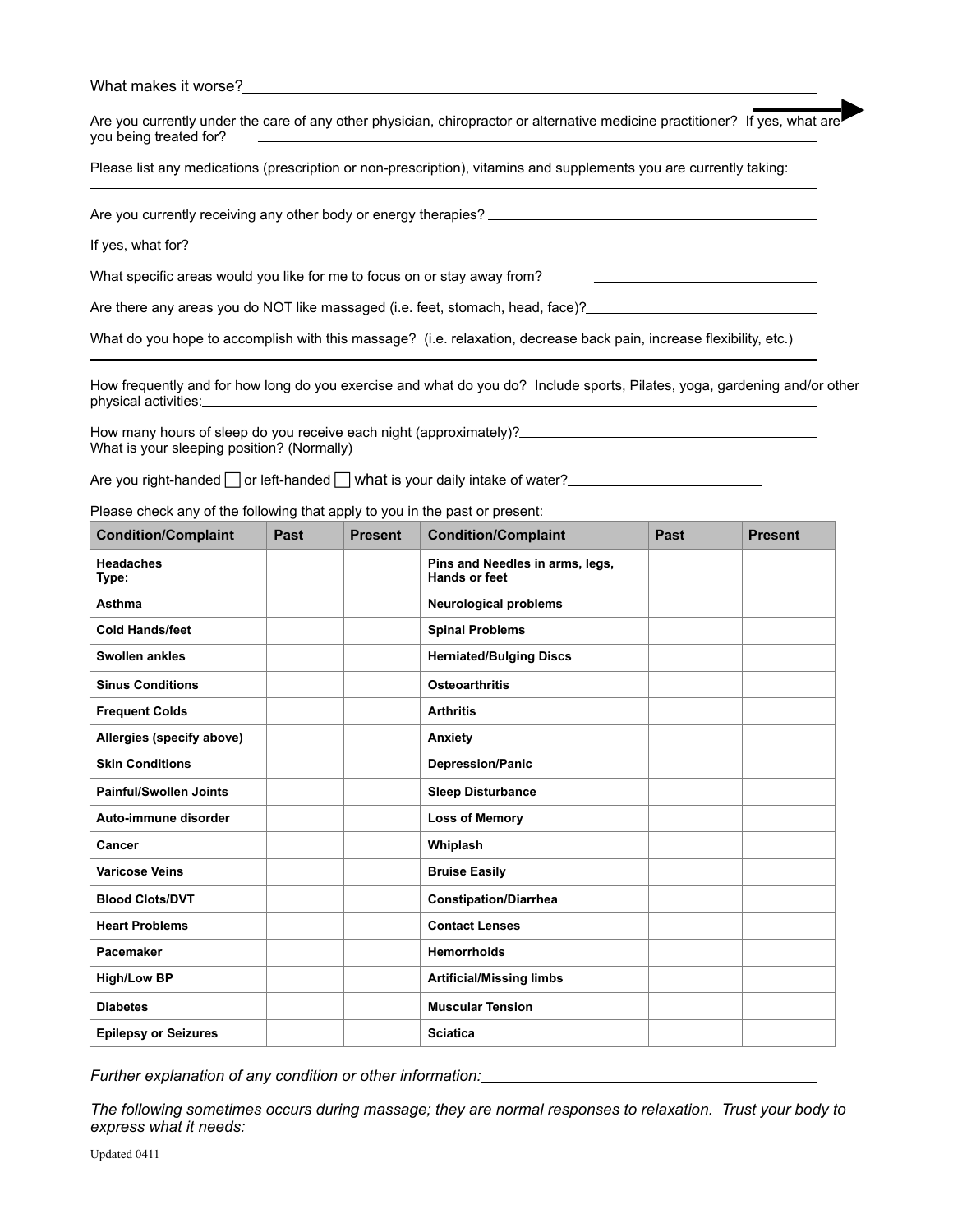☯*Need to move or change positions*☯*Sighing, yawning* ☯*Stomach gurgling* ☯*Memories* 

☯*Emotional feelings and/or expressions* ☯*Movement of intestinal gas* ☯*Energy shifts* ☯*Falling asleep*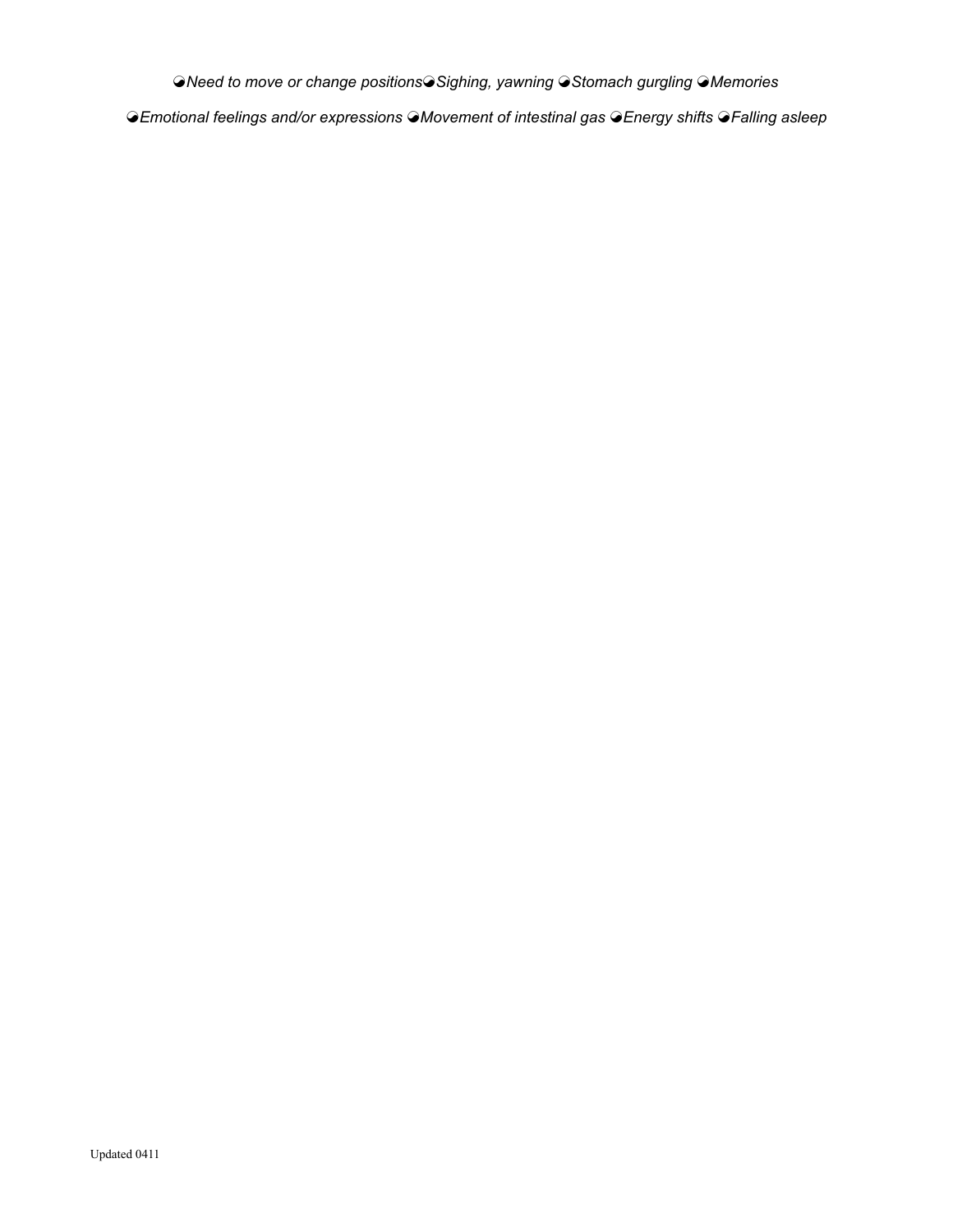### **PREGNANCY MASSAGE INFORMATION AND INFORMED CONSENT**

Massage during pregnancy provides many benefits. It enhances circulation, supporting the work of your heart, and increasing the oxygen and nutrients delivered to your baby. It can relieve the sensation of heaviness and aching in your legs caused by swelling or varicose veins. It can optimize your muscle tone and function, relieve muscle strain and fatigue, and reduce strain on your joints. Pregnancy massage reduces stress and promotes relaxation, contributing to a healthier pregnancy. If you have been told your pregnancy is high-risk, please notify the therapist.

#### **Please read and sign the acknowledgement below:**

- I have received and read written information concerning the possible benefits of massage therapy during pregnancy.
- I verify that I am experiencing a low-risk pregnancy, and have stated all my known medical conditions and take it upon myself to keep the therapist/practitioner updated on my health.
- I understand that I will be receiving massage therapy for the purpose of stress reduction, relief from muscle tension or spasm, or for increasing circulation and energy flow.
- I understand that the massage therapist does not diagnose illness, and as such, the massage therapist does not prescribe medical treatment or pharmaceuticals, nor do they perform any spinal manipulations.
- I am aware that this massage is not a substitute for medical examination/diagnosis and that it is recommended that I see a physician for any ailment that I might have.
- I understand and agree that I am receiving massage therapy entirely at my own risk. In the event that I become injured either direction or indirectly as a result, in whole or in part, of the aforesaid massage therapy, I HEREBY HOLD HARMLESS AND INDEMNIFY the therapist, their principals, and agents from all claims and liability whatsoever.
- I understand that payment is due at the time of treatment unless arrangements have been made otherwise.
- **I agree to give at least 24 hours notice of cancellation of appointment, otherwise will be expected to pay for session PLEASE INITIAL**

| Signature | )ate |
|-----------|------|
|           |      |
|           |      |

Print Name: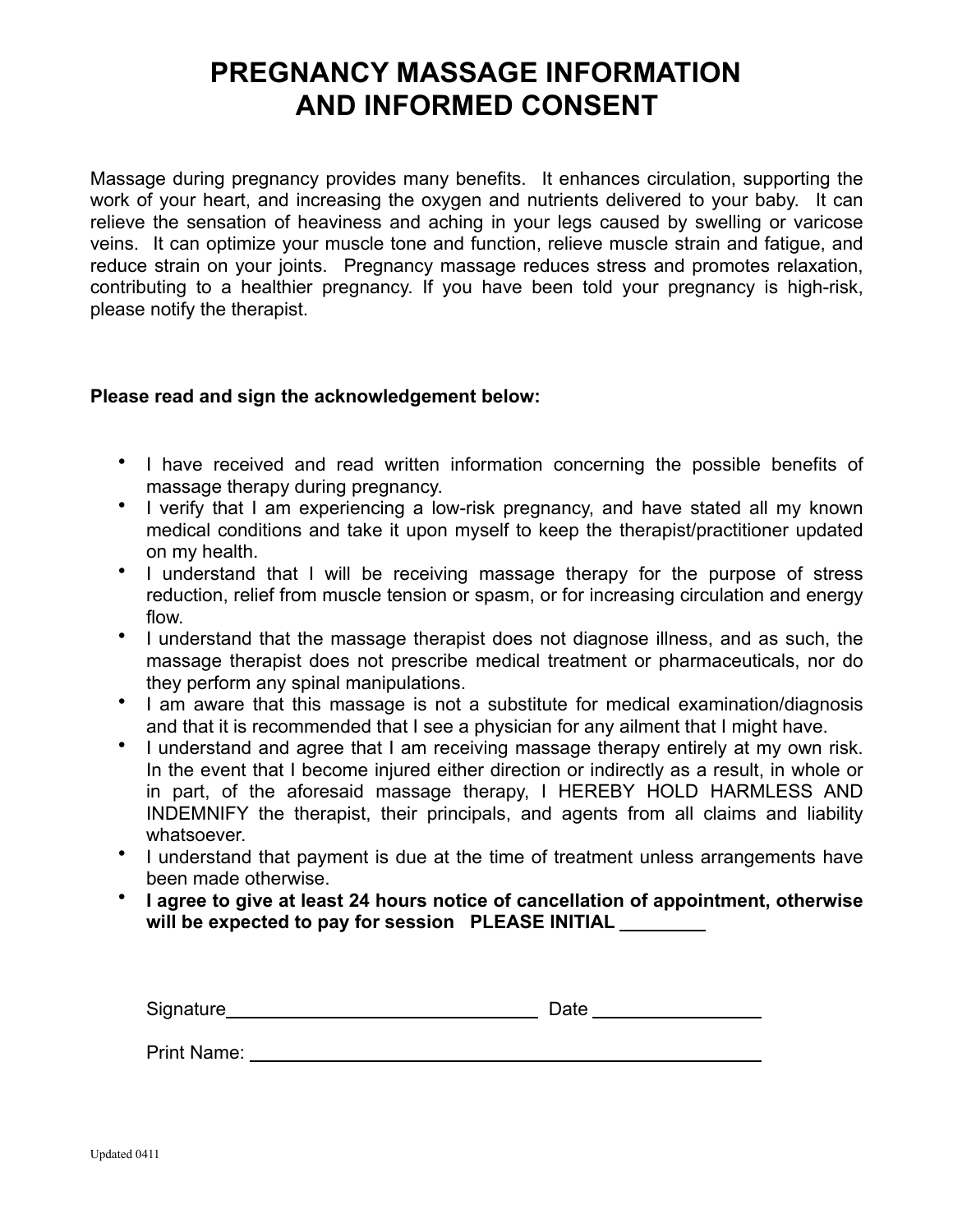## HEALTH CARE PROVIDER'S RELEASE FOR MASSAGE DURING PREGNANCY

To: (Massage Therapist):

 (Client's name) is under my supervision for prenatal health care. Her pregnancy is progressing normally. Therapeutic massage would, in my opinion, be an acceptable form of adjunctive care during her pregnancy. I have listed below any limitations in massage procedures for this patient:

## PHYSICIAN'S RELEASE FOR THERAPEUTIC MASSAGE/BODYWORK DURING **PREGNANCY**

(Client), has requested therapeutic massage and bodywork. These services are provided as adjunctive health care. When an individual's pregnancy is high risk, or she has experienced complications in her pregnancy, it is our policy to work with her only if her primary physician has reviewed this request. Please verify your clearance of this request by your signature below. Please also list any precautions or limitations, which you feel to be appropriate. Thank you for your assistance.

Limitations

 $\overline{a}$ 

(Signature)

Updated 0411